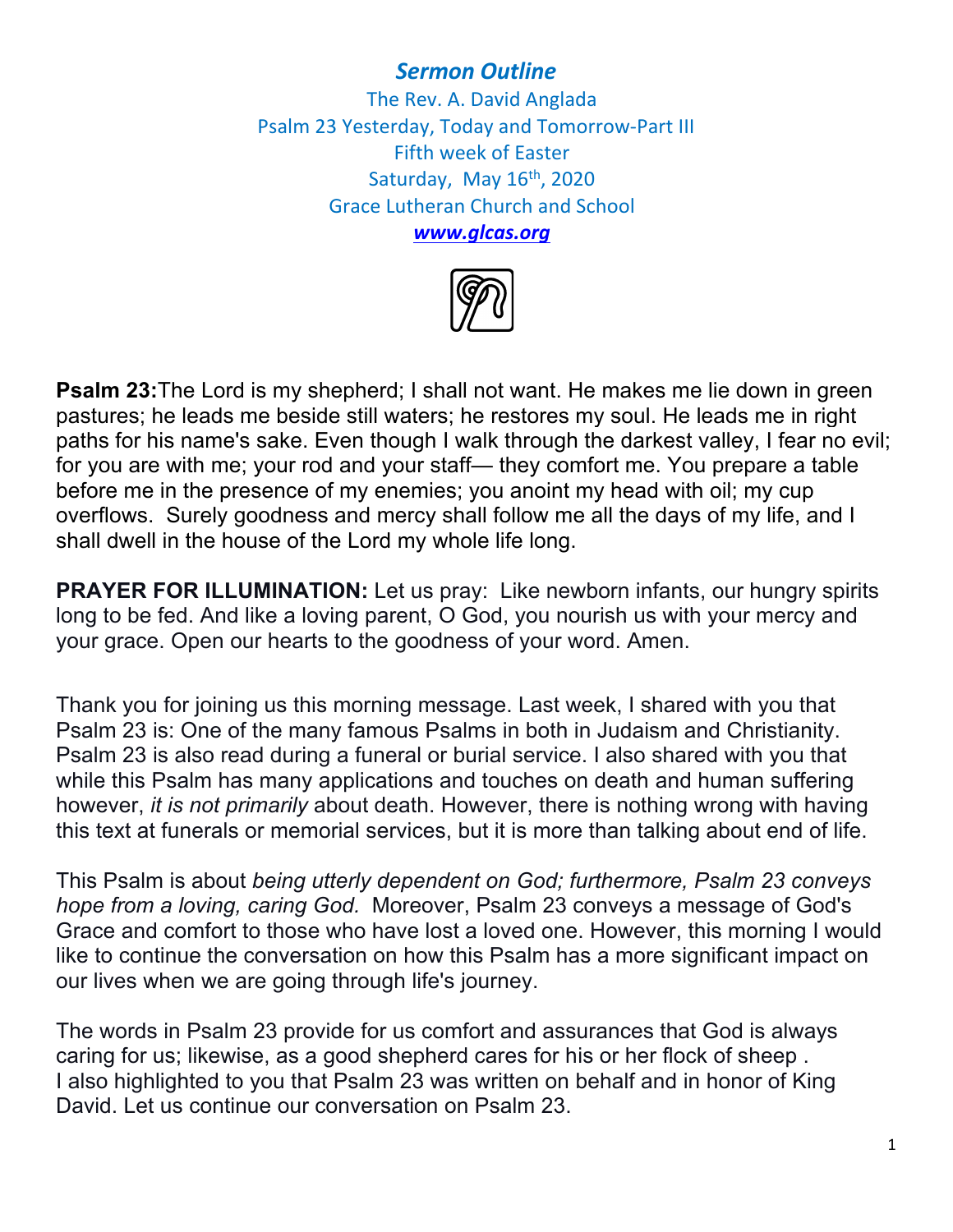## **"My cup overflows."**

The Psalmist lived with a spirit of gratitude; he or she understood that all that they had received in life was given to them from God. Therefore, the Psalmist was blessed by a giver, the giver is God. The author of Psalm 23 was also aware that life was a gift from God. This gift from God was given because God loved his creation; we are God's creation.

The Psalmist understood that their life was overflowing since God had blessed their lives. The writer of the psalm was living with thanksgiving by the virtue that God was the giver of life. Consequently, the Palmist embraces life as a gift from God.

This reminds me of a story I read about a woman who had the habit of writing "Thank You" on the bottom of her check for each bill she paid. She lived with gratitude! She was grateful that she had electricity, water, along with her taxes. She paid her personal obligations with thanksgiving since, she was receiving numerous services. For example, services from her fire department, the police department, and sanitation services. Some people are just crabby people they live as if the world owes them something; they live with an entitlement mentality.

They complain about everything in life; they even complain about the four yearly seasons: when its winter, they complain that it us too cold. When its summer they complain that it is hot. When its spring, they complain about the pollen. When it is autumn, they complain because of the leaves on the trees are falling to the ground.

When the sun is out, they complain when the moon retires, they protest when the sun rises. These individuals are known as professional complainers; they never find joy nor contentment with life. They even complain about themselves. I invite you to stop being a complainer and embrace the wonders of life, along with the little things God has in store for you.

The author continues by watching a thunderstorm and does not respond as most people would by worrying that the rain will flood his granary or turn the roads muddy. The Psalmist sees the storm as a manifestation of the awesome power and glory of God.

**Listen to Psalm 29**: "The voice of the Lord echoes over the oceans. The glorious Lord God thunders above the roar of the raging sea, and his voice is mighty and marvelous. The voice of the Lord destroys the cedar trees. The Lord shatters cedars on Mount Lebanon. God makes Mount Lebanon skip like a calf and Mount Hermon jump like a wild ox. The voice of the Lord makes lightning flash."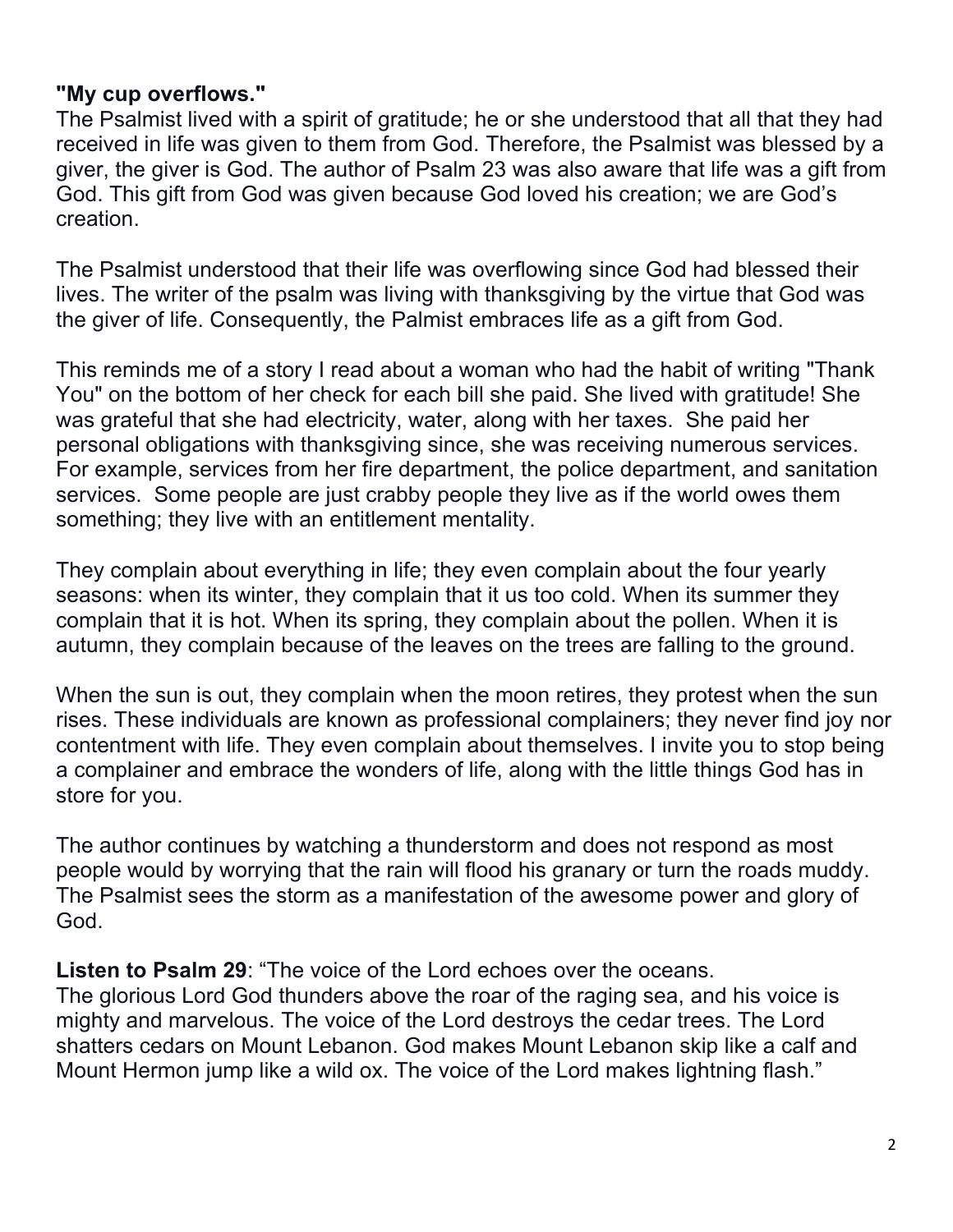One person sees the rain as a blessing while another sees it as a nuisance because their hearts tell their eyes how to interpret it. If gratitude is so essential and beneficial for us to be happy about our lives, why is it hard for so many people to cultivate the habit of feeling grateful and living with gratitude. Maybe, they have a sense of entitlement – they are never satisfied. Then some people have trouble feeling grateful, people who cannot bring themselves to utter the word *"Thank you,"* because they need to feel self-sufficient. They need nothing from anybody. I can take care of myself; I am all-powerful. My dear friends, the time will come when you will, need the help of someone.

This Psalmist did not have a life free from pain and problems. She or he had to confront various enemies. The Psalmist knew the feeling of finding himself/herself in the valley of the shadow of death. He or she can praise also to thank God for all that God has done for him/her. Life has not been easy, precisely because life had often been difficult and challenging, and God has seen him/her through the hard times.

Beloved in the Lord once we learned to see our lives as the accumulation of gifts that God has given us, gifts we could not have acquired by our efforts, once we have learned to appreciate what we have, rather than complain that we don't have more, *because we could have had nothing.*

In response to God's Greatness, we: We give thanks to God. We become a blessing for others. God continues to bless us. Our cup is running over. God's blessing will always overflow. Our cup runneth over. God gives us more than we can ever repay. God's blessing is always overflowing.

## *"Surely goodness and mercy shall follow me all the days of my life, and I shall dwell in the house of the Lord my whole life long."*

Some people need to be chasing God's blessing. Instead of having God's blessing come to us. And at times, we are just running away from God's blessing. God wants to bless us. All we need to do is stop striving, relax, and say to yourself, and I feel good about who I am. I am blessed by God. We cannot choose our generic selfdetermination; however, we choose to love ourselves and others.

The writer of the psalm has been in a dark valley in the past but, learns that they are not alone in the darkest valley. God accompanied the person, and the person has found a way out of the dark valley.

**"I shall dwell in the house of the Lord my whole life long."** What does it mean to dwell in the house of the Lord? The best way I know how to respond to the question is a story a good rabbi friend of mine shared with me a Hassidic tale while I was studying at the Jewish Theological Seminary: A rabbi hired a horse and carriage to take him to a